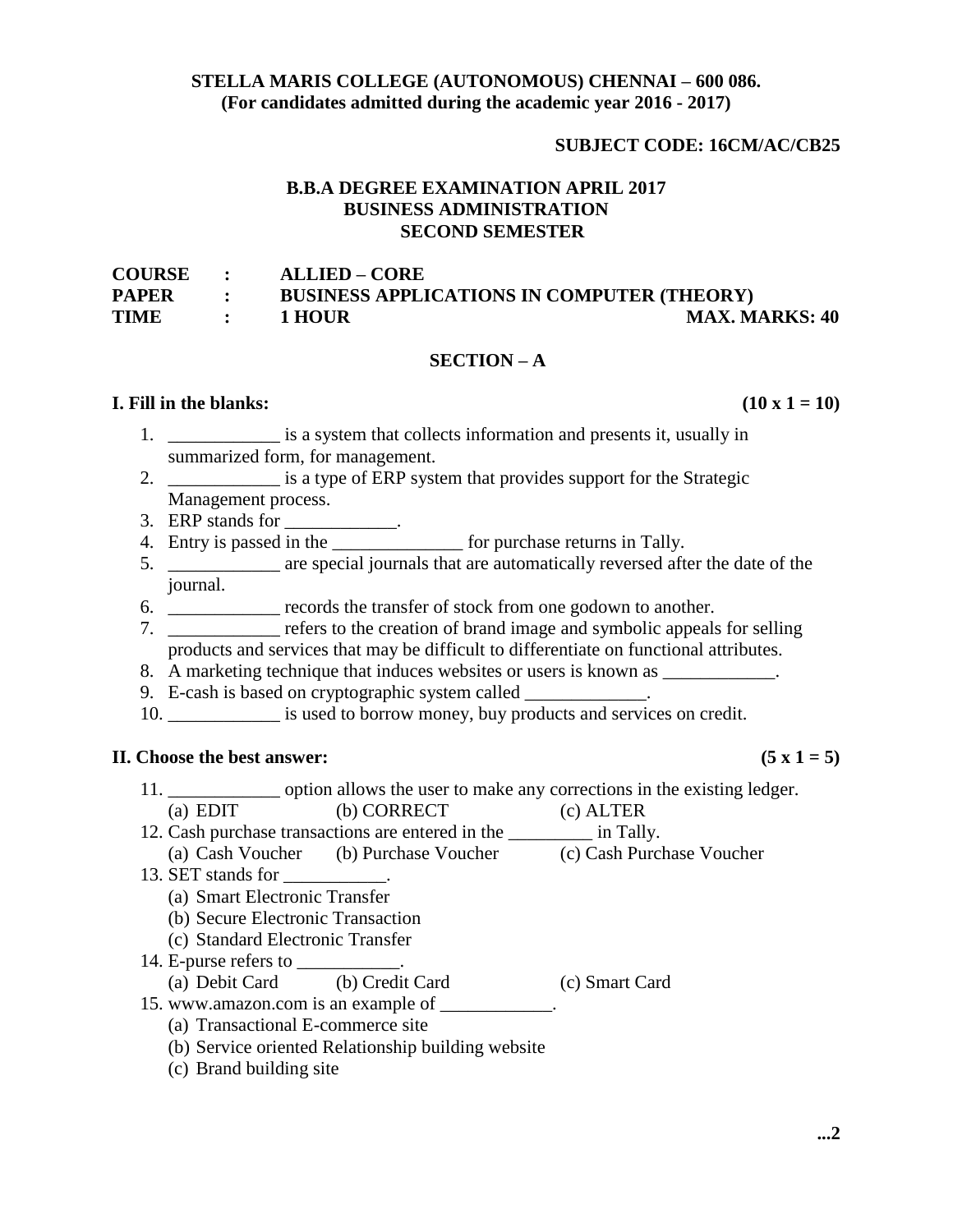# **III.** Explain the following terms in a sentence:  $(5 \times 1 = 5)$

- 16. MIS
- 17. E-Cheques
- 18. B2B
- 19. Cybercrime
- 20. Credit note

#### **SECTION - B**

## Answer any FOUR questions: (4 x 5 = 20)

- 21. Briefly explain the Transaction Processing System with examples.
- 22. What do you know about the E-commerce strategies on SCM?
- 23. What is firewall? Why is it used?
- 24. What are various issues and threats to online users?
- 25. Differentiate Smart cards from Credit cards.
- 26. Write short notes on Stock Categories and Stock Groups.

**\*\*\*\*\*\*\*\*\*\*\*\*\*\*\***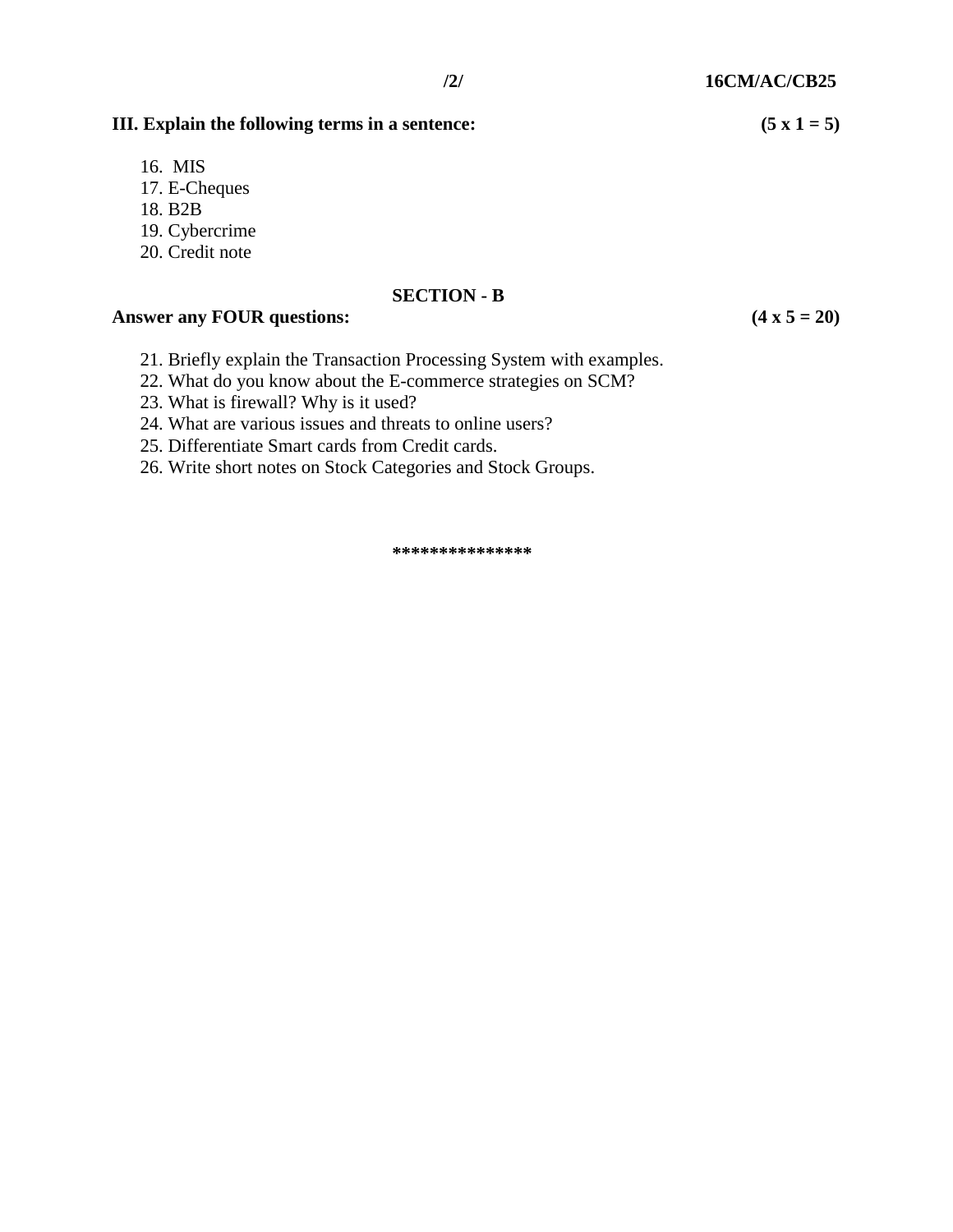# **STELLA MARIS COLLEGE (AUTONOMOUS) CHENNAI – 600 086. (For candidates admitted during the academic year 2016 - 2017)**

# **SUBJECT CODE: 16CM/AC/CB25**

# **B.B.A DEGREE EXAMINATION APRIL 2017 BUSINESS ADMINISTRATION SECOND SEMESTER**

| <b>COURSE</b> | $\bullet$ $\bullet$ | <b>ALLIED – CORE</b>                                   |                       |
|---------------|---------------------|--------------------------------------------------------|-----------------------|
| PAPER         | $\mathbb{R}^n$      | <b>BUSINESS APPLICATIONS IN COMPUTER (PRACTICAL-I)</b> |                       |
| TIME          |                     | 2 HOURS                                                | <b>MAX. MARKS: 60</b> |

# **SECTION** – **A** (3 x 10 = 30)

- 1. From the following Balance Sheet, calculate using Excel
	- (a) Current ratio
	- (b) Liquid ratio
	- (c) Absolute Liquidity ratio
	- (d) Debt-Equity ratio
	- (e) Proprietary ratio

| <b>Liabilities</b>      | Rs.      | <b>Assets</b>       | Rs.      |
|-------------------------|----------|---------------------|----------|
|                         |          |                     |          |
| <b>Equity Capital</b>   | 2,00,000 | <b>Fixed Assets</b> | 3,60,000 |
| 9% Preference           | 1,00,000 | <b>Stock</b>        | 50,000   |
| <b>Share Capital</b>    |          |                     |          |
| 8% Debentures           | 1,00,000 | Debtors             | 1,10,000 |
| Profit & Loss $A/c$     | 40,000   | <b>Bank</b>         | 6,000    |
| <b>Sundry Creditors</b> | 90,000   | <b>Bills</b>        | 4,000    |
|                         |          | Receivable          |          |
|                         | 5,30,000 |                     | 5,30,000 |

2. From the following Balance Sheets as on  $31<sup>st</sup>$  December, prepare a Cash flow statement using Excel:

| <b>Liabilities</b>      | $31 - 12 - 05$ | $31 - 12 - 06$ | <b>Assets</b>       | $31 - 12 - 05$ | $31 - 12 - 06$ |
|-------------------------|----------------|----------------|---------------------|----------------|----------------|
|                         | Rs.            | Rs.            |                     | Rs.            | Rs.            |
| <b>Share Capital</b>    | 1,00,000       | 1,50,000       | <b>Fixed Assets</b> | 1,00,000       | 1,50,000       |
| P & L A/c               | 50,000         | 80,000         | Goodwill            | 50,000         | 40,000         |
| <b>General Reserve</b>  | 30,000         | 40,000         | Inventories         | 50,000         | 80,000         |
| 16% Bonds               | 50,000         | 60,000         | Debtors             | 50,000         | 80,000         |
| <b>Sundry Creditors</b> | 30,000         | 40,000         | <b>Bills</b>        | 10,000         | 20,000         |
|                         |                |                | Receivable          |                |                |
| Outstanding             | 10,000         | 15,000         | Bank                | 10,000         | 15,000         |
| Expenses                |                |                |                     |                |                |
|                         | 2,70,000       | 3,85,000       |                     | 2,70,000       | 3,85,000       |

You are required to prepare a statement of cash flow using Excel.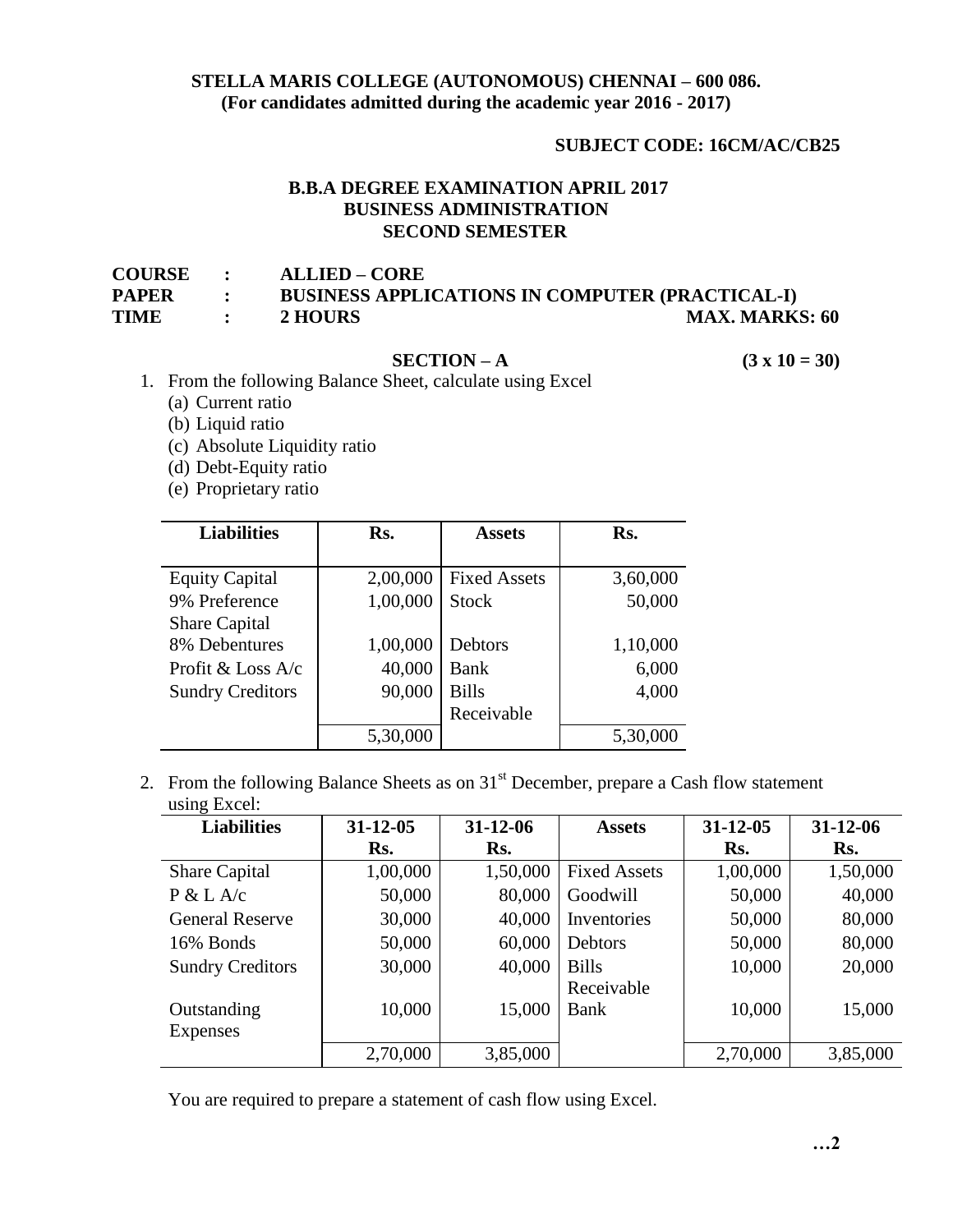- 3. Journalise the following transactions, post them to the ledger and prepare final accounts using Tally:
	- 2013 Jan 1 Murugan commenced business with a capital of Rs.80,000
		- 1 Purchased goods for Rs.24,000
		- 2 Bought furniture for Rs.20,000
		- 2 Sold goods for Rs.18,000
		- 2 Sold goods to Kumar on credit for Rs.15,000

$$
SECTION - B \qquad (2 \times 15 = 30)
$$

- 4. From the data given below, find (using Excel) (a) the two regression equations (b) the most likely marks in Statistics, when the marks in Economics is 30 (c) Use chart to show the trend Marks in Economics 25 28 35 32 31 36 29 38 34 32 Marks in Statistics 43 46 49 41 36 32 31 30 33 39
- 5. Prepare final accounts from the following information using Tally

|                        | Rs.     |                      |         |
|------------------------|---------|----------------------|---------|
| <b>Bank</b>            | 7500    | Cash in hand         | 1250    |
| Purchases              | 3496000 | Bills receivable     | 7500    |
| <b>Salaries</b>        | 21000   | Investments          | 300000  |
| Carriage Outward       | 2500    | Capital              | 200000  |
| Carriage Inward        | 2000    | <b>Bills Payable</b> | 50000   |
| Lighting (office)      | 1500    | Loan from Bank       | 100000  |
| <b>Building</b>        | 135000  | <b>Sales</b>         | 3600000 |
| <b>Rates and Taxes</b> | 2000    | Discount             | 2000    |
| Debtors                | 40000   | Commission           | 500     |
| Furniture              | 30000   | Creditors            | 100000  |
| <b>Opening Stock</b>   | 6250    |                      |         |

Additional Information:

- a. Closing Stock Rs. 5,00,000
- b. Salaries Outstanding Rs. 3,000
- c. Prepaid rates and taxes Rs. 500
- d. Rs. 750 interest accrued on investments
- e. Commission received in advance Rs. 100
- f. Depreciation on furniture 10% and building 2%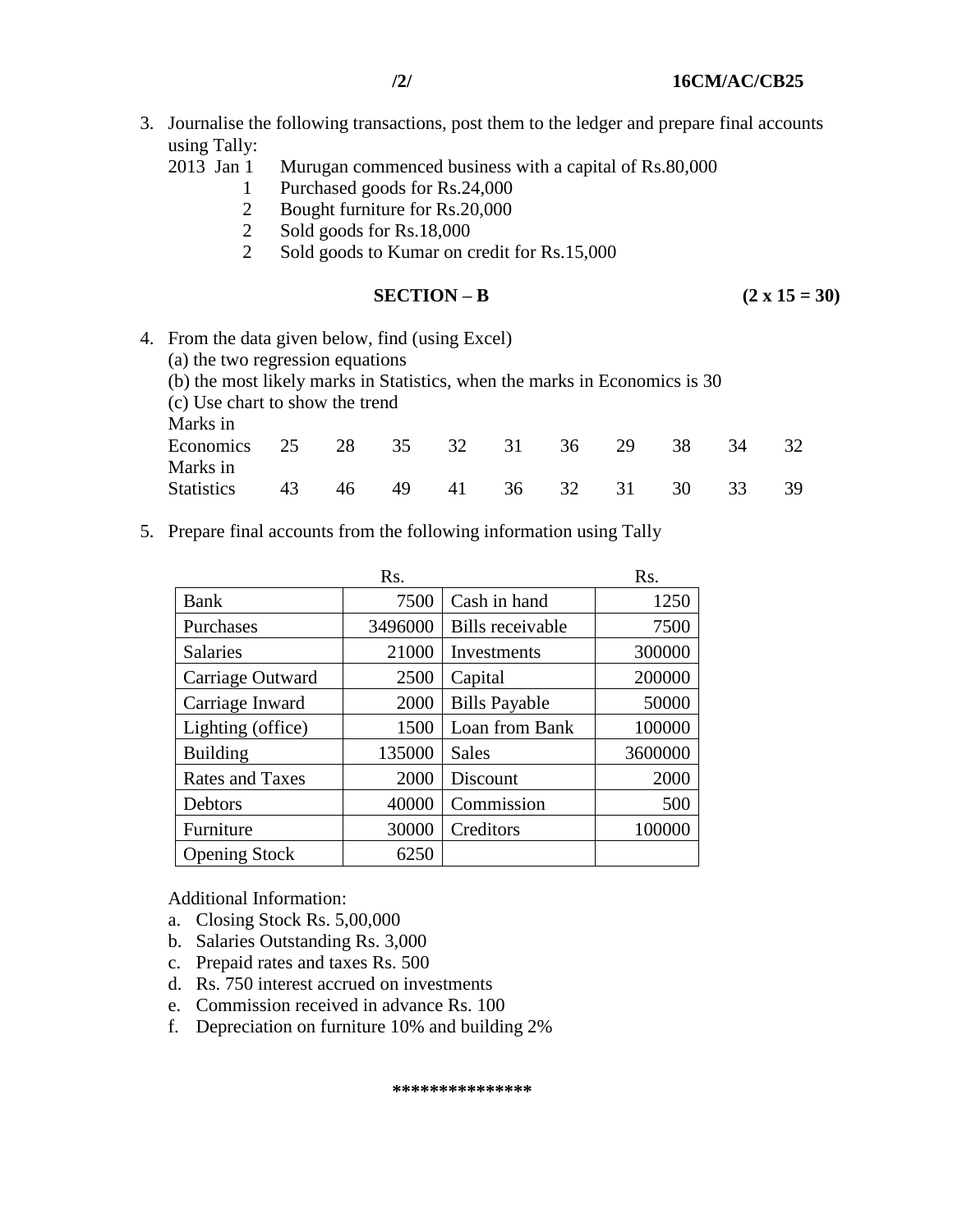## **STELLA MARIS COLLEGE (AUTONOMOUS) CHENNAI – 600 086. (For candidates admitted during the academic year 2016 - 2017)**

# **SUBJECT CODE: 16CM/AC/CB25**

# **B.B.A DEGREE EXAMINATION APRIL 2017 BUSINESS ADMINISTRATION SECOND SEMESTER**

| <b>COURSE :</b> |                             | <b>ALLIED – CORE</b>                                    |                       |
|-----------------|-----------------------------|---------------------------------------------------------|-----------------------|
| PAPER           |                             | <b>BUSINESS APPLICATIONS IN COMPUTER (PRACTICAL-II)</b> |                       |
| TIME            | $\sim$ $\sim$ $\sim$ $\sim$ | 2 HOURS                                                 | <b>MAX. MARKS: 60</b> |

**SECTION** – **A** (3 x 10 = 30) 1. Draw up a flexible budget for production at 75% and 100% capacity on the basis of the following data for a 50% activity.

|                                               | Per unit (Rs.) |
|-----------------------------------------------|----------------|
| Materials                                     | 100            |
| Labour                                        | 50             |
| Variable expenses (direct)                    | 10             |
| Administrative expenses (50% fixed)           | 40,000         |
| Selling and distribution expenses (60% fixed) | 50,000         |
| Present production (50 % activity)            | $1,000$ units  |

2. From the following Balance Sheets as on  $31<sup>st</sup>$  December, prepare a Cash flow statement using Excel:

| <b>Liabilities</b>      | $31 - 12 - 05$ | $31 - 12 - 06$ | <b>Assets</b>       | $31 - 12 - 05$ | $31 - 12 - 06$ |
|-------------------------|----------------|----------------|---------------------|----------------|----------------|
|                         | Rs.            | Rs.            |                     | Rs.            | Rs.            |
| <b>Share Capital</b>    | 1,00,000       | 1,50,000       | <b>Fixed Assets</b> | 1,00,000       | 1,50,000       |
| P & L A/c               | 50,000         | 80,000         | Goodwill            | 50,000         | 40,000         |
| <b>General Reserve</b>  | 30,000         | 40,000         | Inventories         | 50,000         | 80,000         |
| 16% Bonds               | 50,000         | 60,000         | Debtors             | 50,000         | 80,000         |
| <b>Sundry Creditors</b> | 30,000         | 40,000         | <b>Bills</b>        | 10,000         | 20,000         |
|                         |                |                | Receivable          |                |                |
| Outstanding             | 10,000         | 15,000         | Bank                | 10,000         | 15,000         |
| <b>Expenses</b>         |                |                |                     |                |                |
|                         | 2,70,000       | 3,85,000       |                     | 2,70,000       | 3,85,000       |

You are required to prepare a statement of cash flow using Excel.

3. Journalise the following transactions, post them to the ledger and prepare Trial Balance using Tally:

|  |  | 2015 Jan |  |
|--|--|----------|--|
|  |  |          |  |

- 2015 Jan 1 John started business with Rs.10,000 as capital
	- 1 He purchased goods from Mohan on credit Rs.3,000
	- 2 He sold goods on credit to Suresh Rs.2,000
	- 2 He paid cash to Mohan Rs. 2,000
	- 2 He received cash from Suresh Rs.1,500